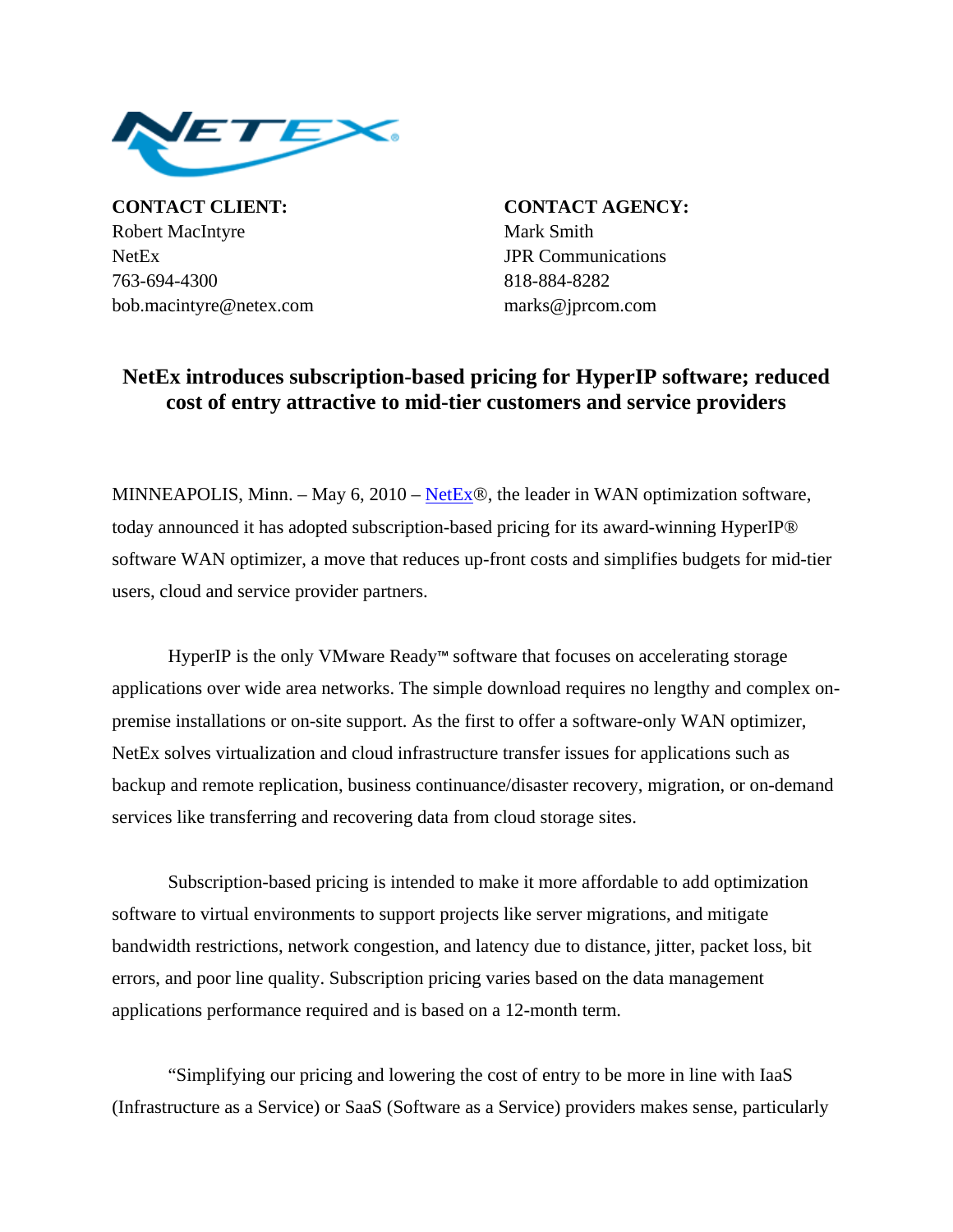to segments of the market with virtualized environments and organizations providing data services to end users such as MSPs," said Robert MacIntyre, NetEx Vice President of Business Development and Marketing.

IT providers looking to cure performance bottlenecks that bring WAN-based applications to a crawl often compare the pricing of WAN optimization to the cost of adding more bandwidth. HyperIP achieves greater results by aggregating multiple data replication applications over a shared connection while mitigating the inherent network latency and network disruptions that commonly plague long-distance remote TCP data transmissions.

"Midsized and smaller businesses are more likely to implement virtualization solutions because cost savings are quickly attained," said Richard OBrien, General Manager, Triangle Computer Services. "With simplified subscription pricing and lower up-front costs, HyperIP is easily bundled in our service offerings to customers, and making it very easy to leverage software WAN optimization for the virtualization and hosting services that we provide."

With new aggressive pricing that aligns with mid-tier market and solving virtualization and cloud infrastructure transfer issues, HyperIP has become a compelling option in this space. HyperIP is the ideal solution for moving large data sets across WANs securely, swiftly and seamlessly. It enables VMware users to take full advantage of the server and infrastructure consolidation benefits of VMware, including VMware vSphere 4, with its cloud-specific features. HyperIP accelerates a wide range of other VMware data migration functions across WANs, including VMotion and Storage VMotion, vCenter Site Recovery Manager and vCenter Converter for migration of physical-to-virtual images. In recent validation testing, DeepStorage Labs found that using HyperIP can accelerate VMotion migration of virtual machines by 1,000 percent. HyperIP supports long-distance data transfers at up to 800 Mb/s, the highest performance of any WAN optimization software solution on the market, and 25 to more than 100 percent faster than competitive products. NetEx leads the industry in supporting the top backup, DR and replication applications from companies such as IBM, HP/Lefthand, EMC, NetApp, FalconStor, VEEAM, DataCore and many more. A complete list the BC/DR solutions supported by HyperIP is available at: [http://www.netex.com/products/hyperip/supported-applications.](http://www.netex.com/products/hyperip/supported-applications)